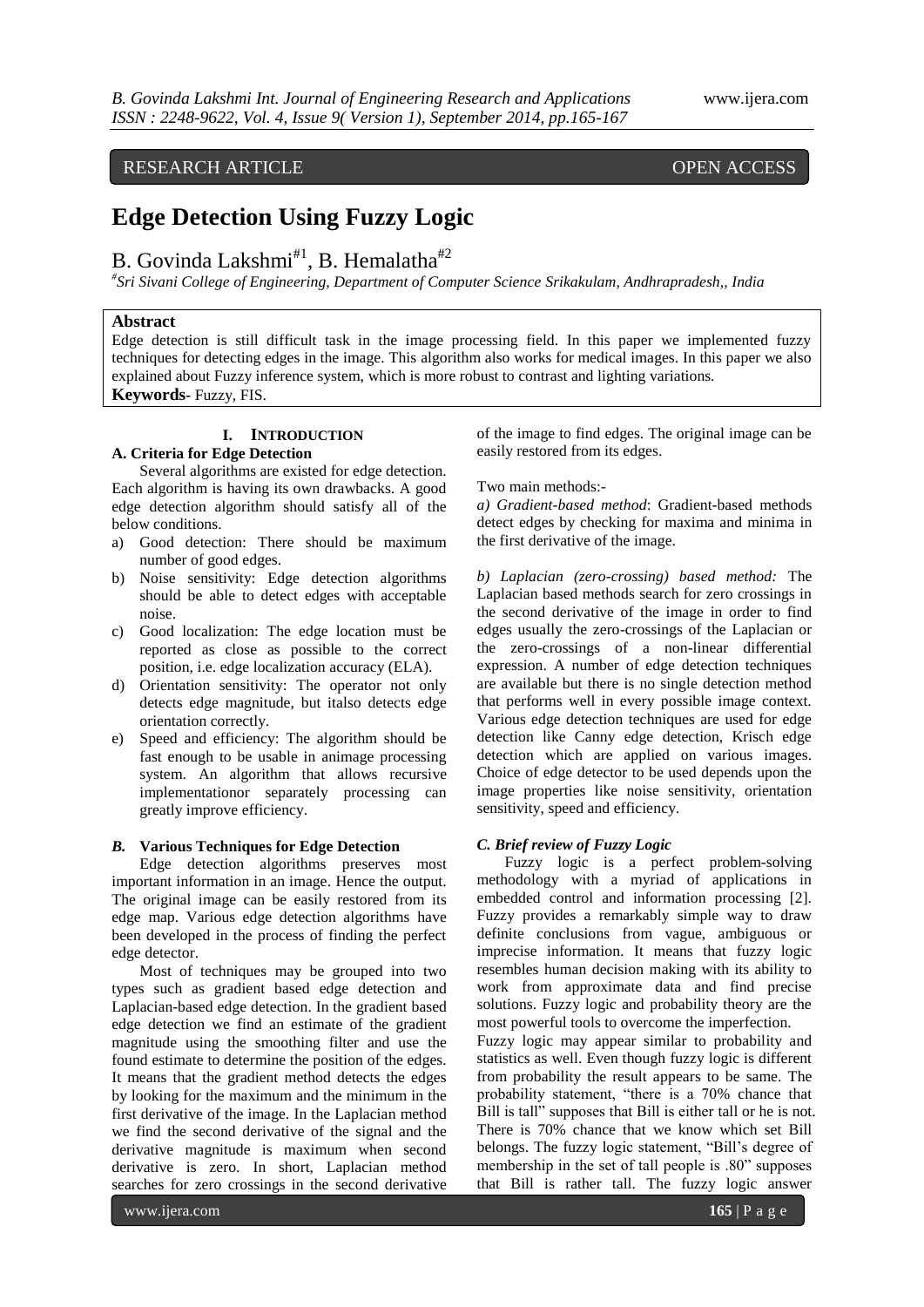determines he is a member. There are no probability statements that pertain to fuzzy logic. Fuzzy logic deals with the degree of membership.

Fuzzy image processing has three main phases: image fuzzification, modification of membership values and if necessary, image defuzzification. The fuzzification and defuzzification steps are due to the fact that we do not possess fuzzy hardware. Thus the coding of image data (fuzzification) and decoding of the results (defuzzification) are steps that make possible to process the images with fuzzy techniques. The main power of fuzzy image processing is in the middle step (modification of membership values). After the image data is transformed from gray-level plane to the membership plane (fuzzification), appropriate fuzzy techniques modify the membership values. This can be a fuzzy clustering, a fuzzy rulebased approach, and fuzzy integration approach.

Fuzzy image processing is important to represent uncertainty in data. Some of the main benefits of fuzzy image processing are given below:

- Fuzzy techniques are powerful tools for knowledge representation and processing
- Fuzzy techniques can manage the vagueness and ambiguity efficiently.
- Fuzzy logic is tolerant of imprecise data.
- Fuzzy logic is conceptually easy to understand.

The mathematical concepts behind fuzzy reasoning are very simple. What makes fuzzy nice is the "naturalness" of its approach and notits farreaching complexity. In many image processing applications, expert knowledge is used to overcome the difficulties (e.g. object recognition, scene analysis). Fuzzy set theory and fuzzy logic offer powerful tools to represent and process human knowledge in form of fuzzy if-then rules.

On the other side, many difficulties in image processing arise because the data/tasks/results are uncertain. This uncertainty, however, is not always due to the randomness but to the ambiguity and vagueness. Beside randomness which can be managed by probability theory, imperfection in the image processing can be distinguished into three types as follows:

- Grayness ambiguity
- Geometrical fuzziness
- Vague (complex/ill-defined) knowledge these problems are fuzzy in the nature.

#### **II. PROPOSED WORK**

Edge detection using fuzzy logic provides an alternative approach to detect edges. First-order linear filters are mostly applied for edge detection in digital images. Nevertheless they don"t allow good results to be obtained from images where the contrast varies a lot, due to non-uniform lighting. But in this research fuzzy inference system is applied for edge detection to improve the performance. A non-linear

image filtering technique is presented which is based on fuzzy inference systems (FIS).

First, an input image is processed in different non-successive linear filtering stages, which means that the input to each filter is always the original image. The gray level in each pixel of the resulting image is then obtained by applying the FIS system to the corresponding values in the output images of the linear operators, in the same pixel. And evaluate the efficiency of a FIS system applied to the edge detection problem.

During input image pre-processing, three kinds of linear filters are applied to it: Sobel operators, used to estimate its derivatives in horizontal and vertical directions (hDH and hDV filters), a low-pass (mean) filter and a high-pass filter. The developed fuzzy system's purpose is to determine if pixel evaluated is or is not present in one of image"s edges.

An easy way to comply with the conference paper formatting requirements is to use this document as a template and simply type your text into it.

#### *A. Methodology*

Step1: Form 16 edge-detected templates with values  $a', b'.$ 

Step2: Apply the edge templates over the image by placing the centre of each template at each point (i, j) over the normalized image.

Step3: Calculate the intuitionistic fuzzy divergence (IFD) between each elements of each template and the image window (same size as that of template) and choose the minimum IFD value.

Step4: Choose the maximum of all the 16 (total no. of templates) minimum intuitionistic fuzzy divergence values.

Step5: Position the maximum value at the point where the template was centered over the image.

Step6: For all the pixel positions (considering the border pixels by taking the mirror values of the image), the max–min value has been selected and positioned.

Step7: A new intuitionistic divergence matrix has been formed.

Step8: Threshold the intuitionistic divergence matrix and thin.

Step9: An edge-detected image is obtained.

#### **III. RESULTS**

'Lung' image of size 189 \_ 189 shown in (a). The hesitation constant for image is  $ci = 0.05$ . Edgedetected results with varying values of ct are shown. With  $c = 0.3$ and above, in  $(b)$ – $(d)$  are giving a better result where the outer edges are clearly detected and no false edges are shown. Fig. (f) shows, the result with different values of  $a = 0.25$ ,  $b = 0.7$  where the edges are not properly detected.